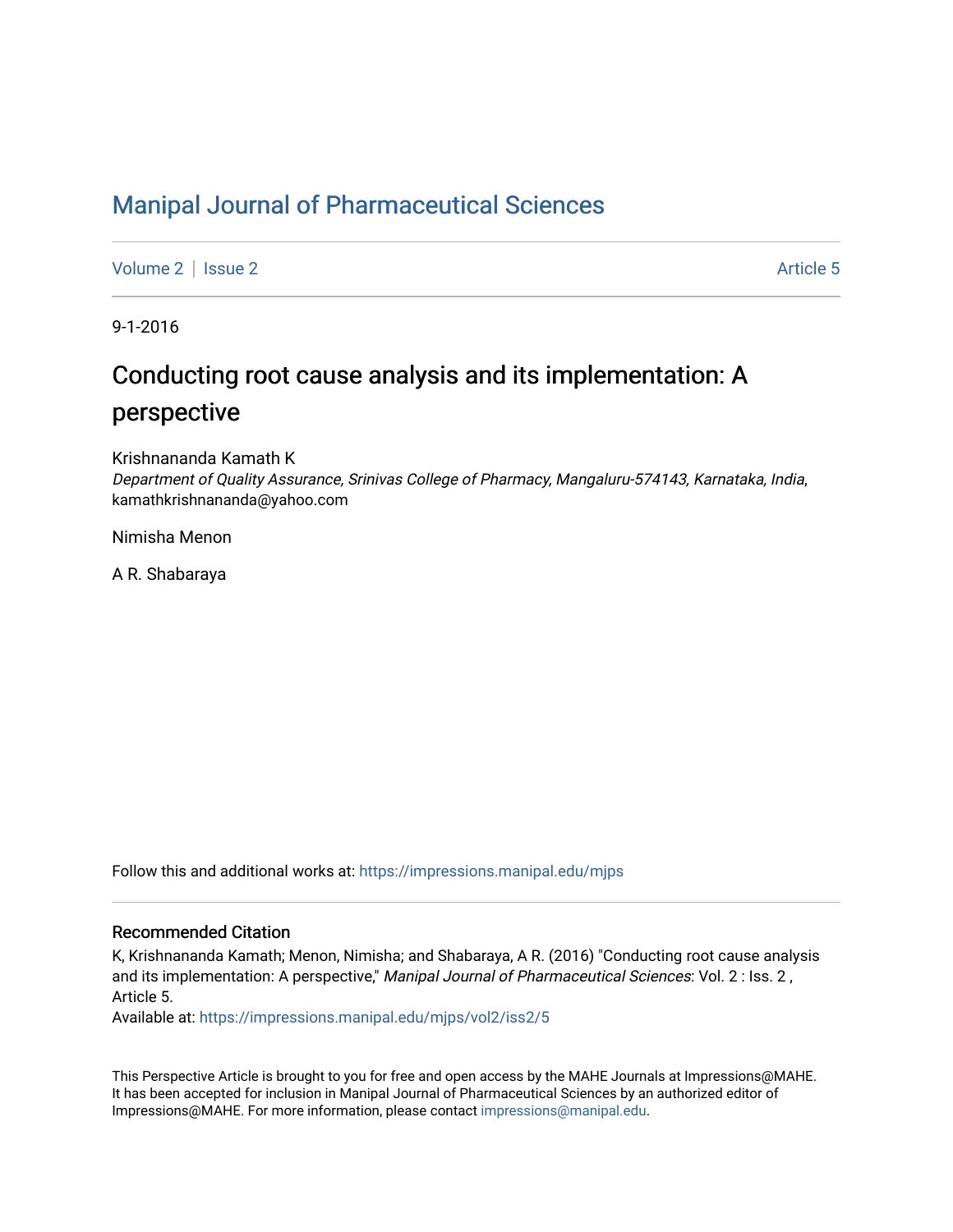**Perspective** 

# **Conducting root cause analysis and its implementation: A** perspective

# **Nimisha Menon, Krishnananda Kamath K\*, A. R. Shabaraya**

Email : kamathkrishnananda@yahoo.com

# **Abstract**

In the current widening global economy, failures can have profound impact on an organization's competitiveness. To be successful in business, every organization focuses on how to prevent failures in their manufactured products, processes, and operations. To reduce the loss, the only way out is to investigate their cause and prevent it from reoccurrence. Root cause analysis is an effective method to achieve this particular goal. Root cause analysis is a technique to address a non-conformance or problem to find out the real cause of particular problem. For investigation, various root cause analysis tools are used. The main aim of root cause analysis is to discover the actual cause of an observed problem, defect, or failure so as to utilize this particular information to correct it. After the investigation and identification of appropriate root cause the implementation of CAPA (Corrective Action and Preventive Action) should be done.

**Keywords:** Root Cause Analysis (RCA), Corrective Action and Preventive Action (CAPA), Investigation, RCA tools.

#### **Introduction**

In worldwide competitive markets, failures have been proved to be expensive and sometimes cause havoc to pharmaceutical organization. In order to be successful in business, every pharmaceutical organization focuses on how to prevent failures in their products or operations. A particular way to lessen the loss is to investigate their causes and prevent them from reoccurring.<sup>1</sup> Effective sciencebased investigations lead to error prevention, operational excellence and patient safety. It is a challenge to the industry, to apply appropriate scientific rigor to investigations. Pharmaceutical organizations that put in place meaningful failure investigations and processes for investigations

**Nimisha Menon, Krishnananda Kamath K\*, A. R. Shabaraya**

*Department of Quality Assurance, Srinivas College of Pharmacy, Mangaluru-574143, Karnataka, India.*

\* Corresponding Author

will not only strengthen their business base but also achieve sustainable improvements in their productivity and product quality.<sup>2</sup>

#### **Root cause analysis**

Root cause analysis (RCA) is performed to address a non-conformance or problem to get into actual cause of the problem. This method is used to either eliminate the cause or to prevent problem from reoccurring. Getting into the root of the cause means stopping that particular cause from ever happening again. Underlying causes are determined by using a structured problem solving approach. It avoids repetition of non-conformities; prevention of reoccurrences and provides permanent solutions. In some organizations it is a part of the policy and goal for facilitating improvement for a longer period and a strong vehicle for training people. Analyzing root cause depends on mind set and at the beginning it takes long period of time but is a high return investment for eliminating non-conformances.

**How to cite this article:** Menon N, Kamath KK, Shabaraya A.R. Conducting root cause analysis and its implementation: a review. *MJPS* 2016; 2(2): 21-25.

1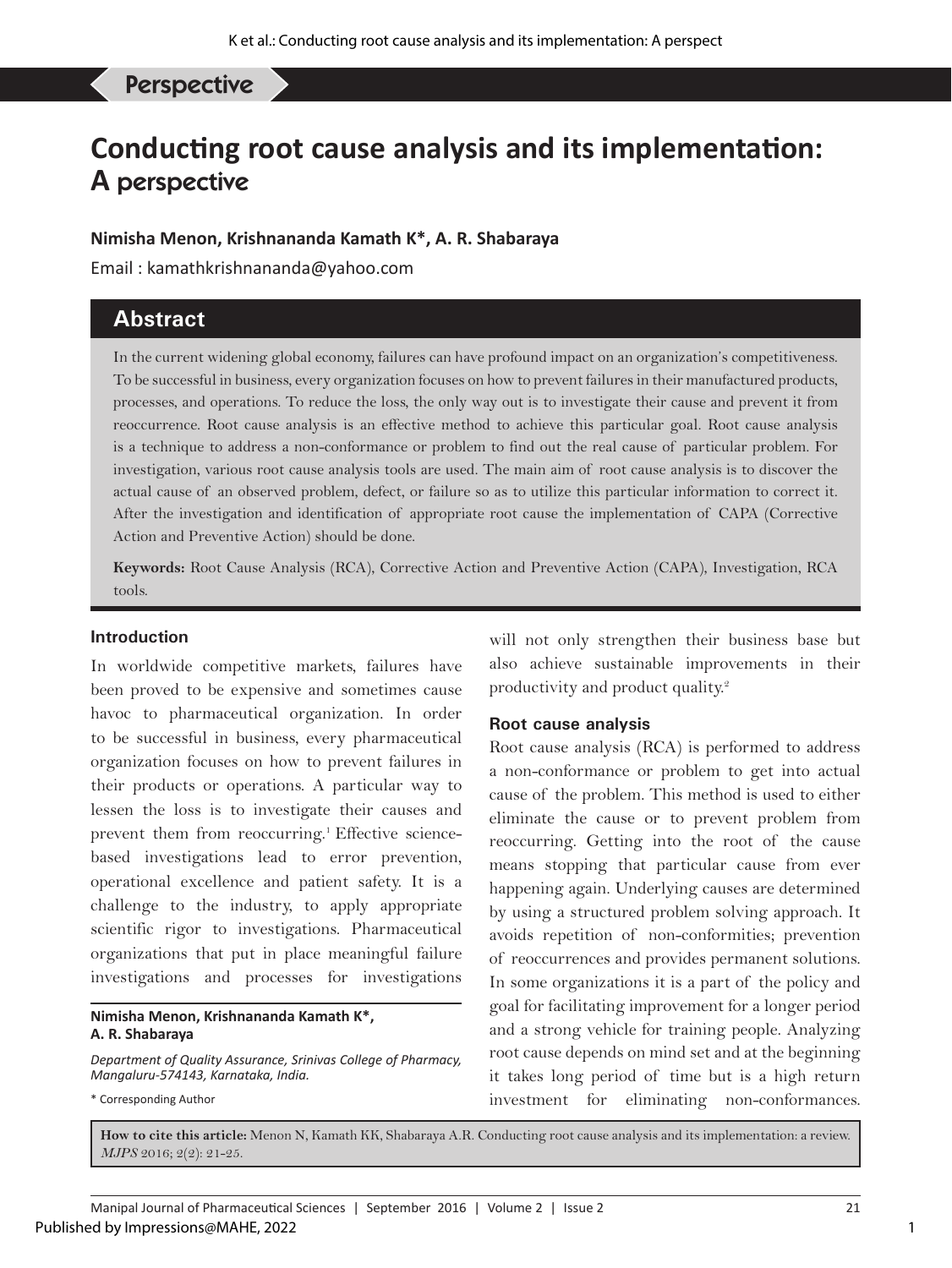Root cause analysis is a technique which involves an application of a series of well known, common sense techniques which can produce and provide a systematic, documented and quantified approach to the identification, understanding and resolution of underlying causes. As mentioned below in the figure.<sup>3</sup>



Figure 1: Systematic steps for determining the underlying root cause

The fundamental principle of root cause analysis is to use symptoms as clues to find the source of a problem. Treating the symptoms can temporarily mask a problem or even make the problem worse.<sup>4</sup> The main aim of RCA is to find out the true or actual cause of an observed defect, failure, or problem and use that information to rectify it. As the root cause must be supported by evidence, the process for determining root cause is systematic and consistent. A combination of factors can contribute to a defect, failure or other problem. It is possible to identify probable root cause(s) for a given situation.5 Analysis of root cause is a method which is developed to find out not only how an event occurred or what that event is, but also why it led the event to happen. Only when investigators are able to determine failure or event occurred then they will be able to specify appropriate corrective measures that can prevent future similar events to occur. The key to develop effective recommendations is only when an occurrence of the event is understood. Benefit of an effective RCA is that, the root causes identified over the time across the population of occurrences can be used to target major opportunities for improvement.

#### **The RCA Process**

- **1. Data collection.** The basic step is to accumulate data related to the problem or event occurred. The root causes and casual factors related with the event cannot be identified without understanding and complete information of the problem or event occurred.
- **2. Causal factor charting.** The causal factor chart is a flow diagram along with logic tests that explains the events from occurrence, along with the conditions surrounding these events. It facilitates a structure for investigators to organize and analyze the information accumulated during the investigation and to identify deficiencies and gaps in knowledge as the investigation progresses. The investigators are in a good position to identify the major contributors to the incident, called causal factors, once the entire occurrence has been charted out. Causal factors are those contributors (human errors and component failures) that, if eliminated, would have either reduced its severity or prevented the occurrence.
- **3. Root cause identification.** Root cause identification. Investigators begin root cause identification after all the casual factors have been identified. In this step the underlying reason or reasons for each causal factor or factors are identified by the use of the decision diagram. With the help of decision diagram the reasoning process of investigators is understood and it also helps them by answering questions with regard to why the particular causal factors occur or exist.
- **4. Recommendation generation and implementation.** The last step is the generation of recommendations. Achievable recommendations for preventing its reoccurrence are generated after identification of root causes for a particular casual factor. Organizations have to make sure that recommendations are tracked to completion.<sup>6</sup>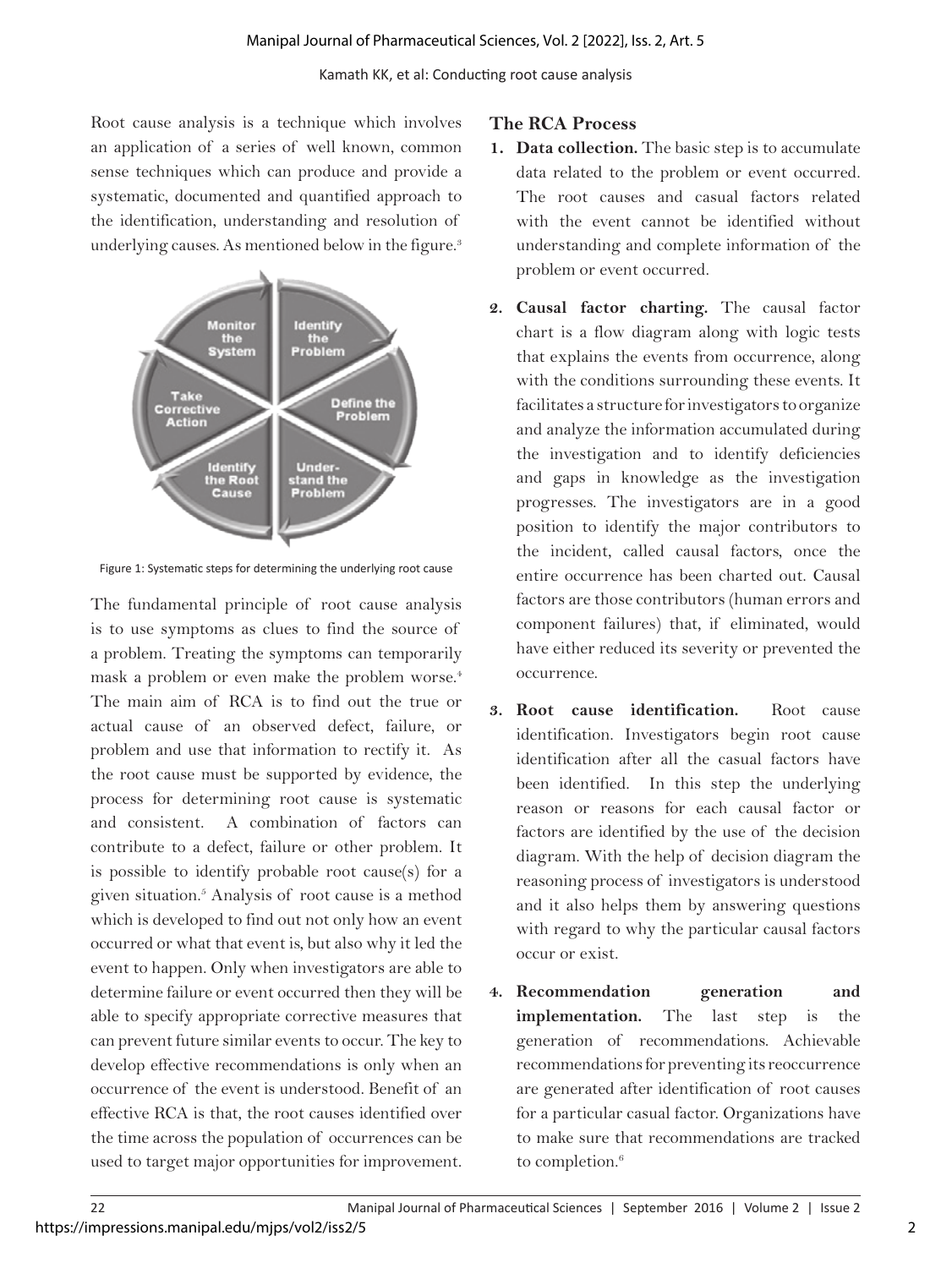Kamath KK, et al: Conducting root cause analysis

# **Merits of Comprehensive RCA**

- Determining permanent solutions to the problem
- Prevent the failures from occurring again
- Introduction of logical problem solving process on all nonconformities.

There is no single method for conducting root cause analysis and any definite approach to identify the cause of the problem, many tools and methods are available for the analysis. The selection of methodology to determine cause of the problem is a matter of individual's selection or policy of company based on type of source of data or non-conformity being investigated. Whichever method of root cause analysis is used it is usually necessary to commence with, and record the known facts. Depending on the situation these may include:

- What is the non-conformity?
- When it was discovered and when it occurred?
- Any products/processes involved?
- Any immediate corrective action taken and completed?7

#### **Flow diagram for conducting root cause analysis**



Figure 2: Systematic process for conducting root cause analysis

(Loop back means: If there is failure of the corrective action after implementation then the entire process should be repeated and studied thoroughly.)

#### **Tools for root cause analysis**

These are the tools to help and support the individuals or group of people to identify probable or appropriate root cause analysis. RCA tools must have the features to stimulate discussion, must be understandable and have mechanisms for evaluating integrity<sup>8</sup>

**The Corrective Action and Preventive Action (CAPA):** CAPA is the keystone for Quality Management System, especially backbone to Pharmaceutical Industry, and for quality improvements. CAPA helps the Quality System to upgrade firm, processes, stratagem, and business in an organized, well-documented and prosecutable manner. After achieving appropriate and true root cause the investigation is put to an end and implementation of CAPA is taken as the next step. CAPA is segregated into three different subjects:

- I. Correction or Remedial Action,
- II. Corrective Action (CA),
- III. Preventive Action (PA)

# **Correction or remedial action**

Correction or Remedial Action: Correction or remedial action emphasizes only on the immediate situation to eliminate an existing non-conformance or undesirable situation. It is essential to note that those actions that emphasize on the immediate situation do not tackle the root cause but just 'fixes' the problem temporarily.<sup>9</sup>

#### **Corrective action**

The term corrective action encompasses the process of responding to problems related to products or market complaints or any other defects and getting them corrected. This includes:

- Defining and reviewing the nonconformity or problem.
- Determining the reason of the defect or problem.
- Rectifying the problem by developing an action plan to prevent its occurrence.
- Getting the plan into action.
- Measuring the effectiveness of the correction.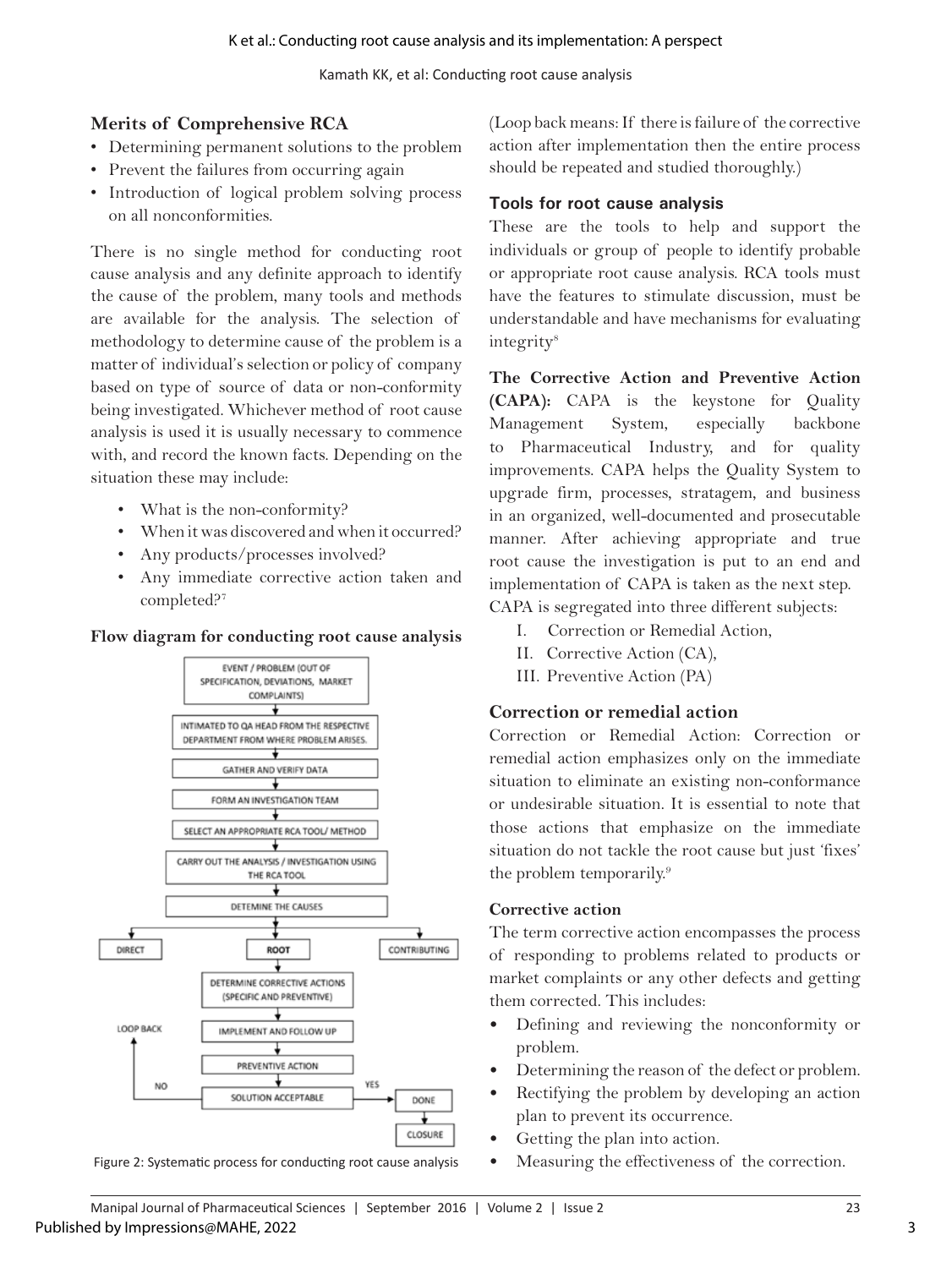Kamath KK, et al: Conducting root cause analysis

The difference between correction or remedial and corrective action is that correction or remedial action is normally a repair service that is usually required to rectify an undesired condition because the system malfunctioned whereas corrective action is a form of system action that is performed after a problem emerges in a system with the goal of restoring operability to the system.

### **Preventive action**

A process for determining actual problems or non- conformances and discarding them is called preventive action. This includes:

- To determine the actual cause of the defect or problem.
- To identify the reason of the actual problem.
- To develop a plan to prevent the occurrence.
- To get the plan implemented, and
- To review the effectiveness in preventing the problem and the actions taken.10

# **Importance of investigations**

In order to adhere to the Food and Drug Administration, European or International organization for standardization regulations, an organization must undertake an investigation in the event of an unplanned deviation or any failures. An organization may define the nature of the investigation, but it must perform one as a compliance responsibility. Secondly, organizations also have an economic responsibility to investigate. Conducting an investigation and determining the root cause of an incident can be expensive, but well worth it if it can prevent future reoccurrence of similar deviations and failures considering that chronic problems can potentially hurt an organization in its market, especially if those problems result in any harm to consumers. Furthermore, health regulatory authorities have begun citing organizations in ever growing numbers for inadequate quality oversight. Thus, organizations must ensure that they apply appropriate quality oversight to all procedures. This will help to assure a high-quality product.<sup>11</sup>

### **Conclusion**

Root cause analysis along with the corrective action and preventive action process are absolutely essential to improve the quality management system and to increase the quality of the final product. Conducting root cause analysis has become a basic requirement in every pharmaceutical industry due to global competition and need for the ultimate quality of the product or service. RCA is a process which helps in understanding and learning regarding the cause of failure or non-conformance. This process helps us to take and implement an effective CAPA so that the reoccurrence of the undesirable event can be prevented.

# **Acknowledgment**

Mr Sanjay Priolkar, General Manager, Indoco Remedies Ltd Verna Goa providing the opportunity to work in the esteemed firm to carry out the project.

# **References**

- 1. York D, Jin K, Song Q, Li H. Practical root cause analysis using cause mapping. Proceedings of the International Multi Conference of Engineers and Computer Scientists 2014; 2: 1-5.
- 2. Maas TP, Peither AG. Investigation: A key to success in a world of failures. GMP Publishing 2014: 1-3.
- 3. Vorley G. Mini Guide to Root Cause Analysis. Quality management and training Ltd publishing; Guildford Surrey United Kingdom, 2008; 1-3. www.qmt.co.uk.
- 4. Global Compliance Pannel. Avoiding FDA 483 observations by identifying the root cause of deviations. 2012; 1. webinars $(\widehat{a})$ globalcompliancepanel.com.
- 5. Friedman RL, Smedley M, Torbeck LD, Santiago I. FDA Perspectives: An initial report of CDER's recall root cause research project (Part II). Pharmaceutical Technology 2011; 35(1): 66-69.
- 6. Tomic B, Brkic VS. Effective root cause analysis and corrective action process. Journal of Engineering Management and Competitiveness 2011; 1(2): 16-20.
- 7. BRC Global Standards. Understanding Root Cause Analysis. 2012: 1-20. www. brcglobalstandards.com.